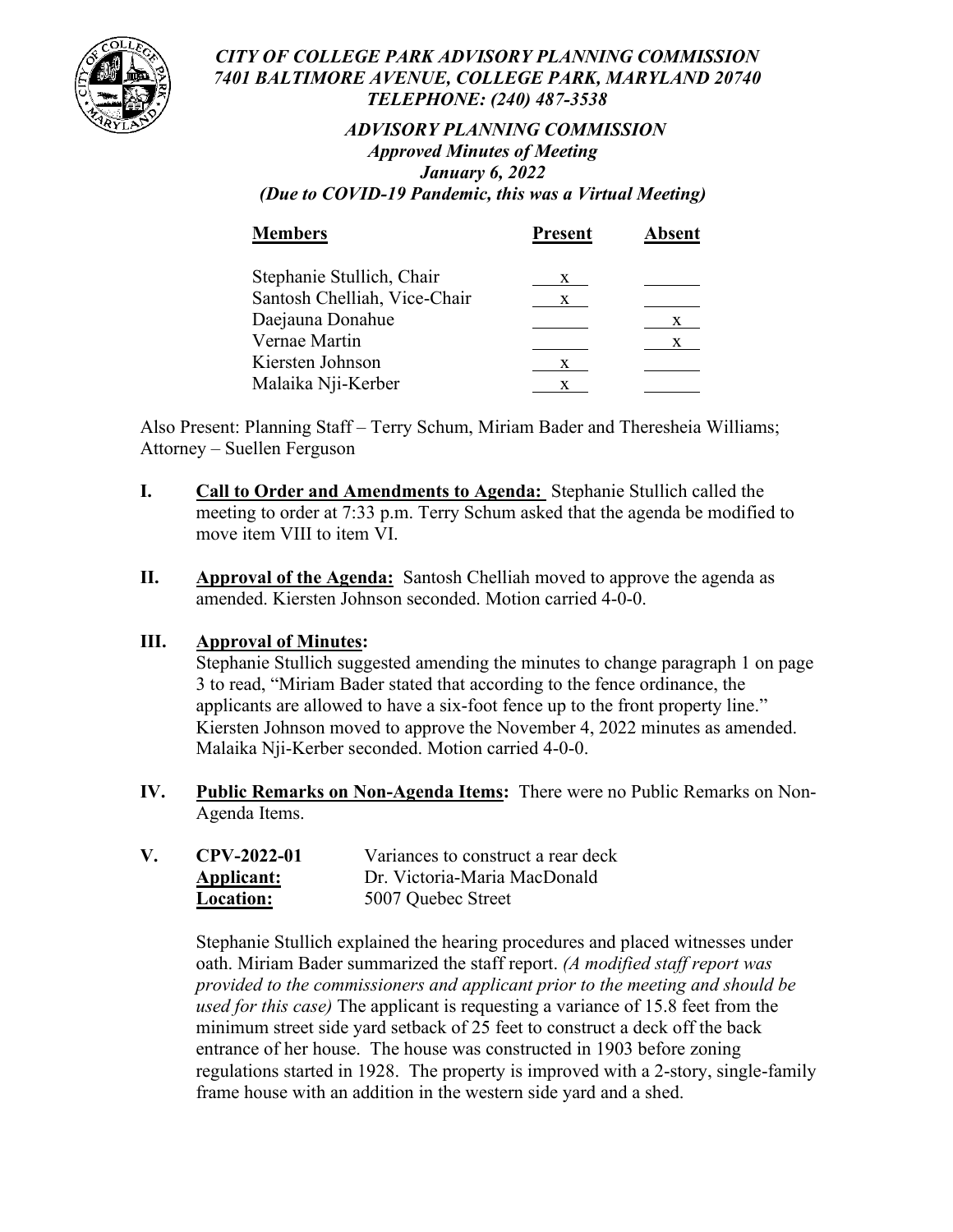The property has an odd-shape, is generally triangular but with 5 sides, and is a corner through lot with street frontage on three sides, Pontiac Street has not been improved. The rear entrance to the house exits to an open porch. The deck will be located adjacent to the open porch and will not be visible from the street due to a 6 foot-high board-on-board fence that runs along Patuxent Avenue and the unimproved Pontiac Street right-of-way.

Staff recommends that the variance for the proposed deck be approved with the following condition: The open porch shall not be enclosed and/or under a roof as specified in Section 27-442(c)(4) unless another variance is granted for such a request.

Stephanie Stullich asked when the fence was constructed?

Miriam Bader stated that a variance was approved in 2015 for the fence.

Kiersten Johnson asked if the rear side yard is setback 25 feet?

Miriam Bader stated that the house was constructed in the early 1900s before zoning so that location was probably not setback 25 feet.

Terry Schum, Planning Director, stated that because the addition is an existing condition, we do not need to validate it by approving another variance. Technically, it is in violation, but not part of the request for the proposed deck.

Dr. Victoria MacDonald, Applicant, testified that when she constructed the addition in 2012, the plan was to have the deck added at the same time, but the project was a little more expensive than she planned so she didn't include the deck. She stated that a deck would allow her to be outside more especially now during the pandemic. The porch in the front is kind of small for entertaining more than a couple of people at one time. She stated that she is not planning on moving and this project is part of an age-in-place improvement to better her quality of life.

Commissioners reviewed the criteria that need to be met before the variance can be granted and determined that:

- 1) The lot has an unusual shape (generally triangular but with 5 sides) and has an extraordinary condition in that it was located on the lot in 1903, many years before front and side yard setback regulations were adopted including the designation of all yards facing a street as front yards.
- 2) The strict application of the Zoning Ordinance will result in a practical difficulty for the property owner by preventing the deck from being located at the back entrance of the house, which is a reasonable location for the use.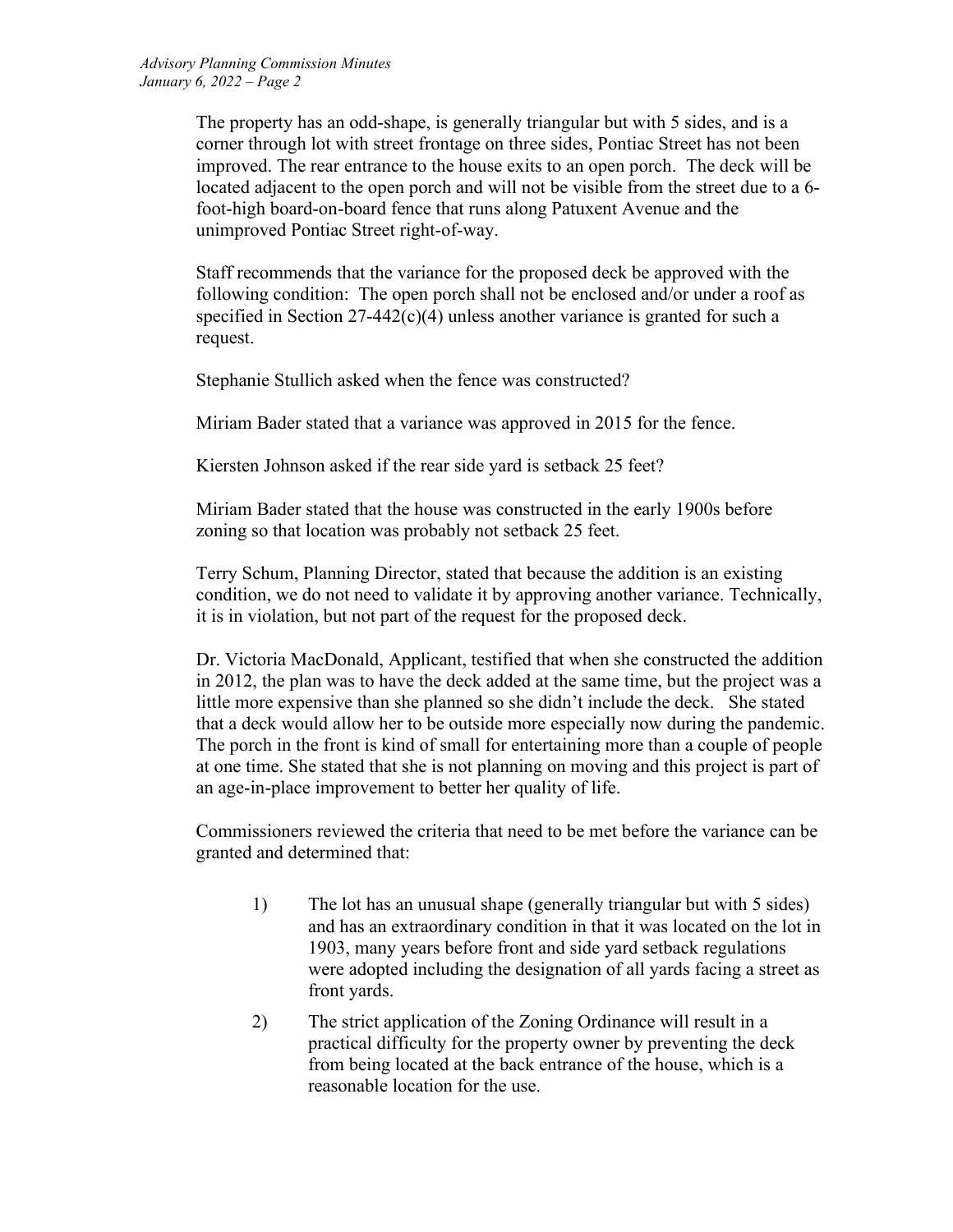3) Granting the setback variance for an open deck will not substantially impair the intent, purpose and integrity of any applicable County General Plan or County Master Plan. The deck will be constructed behind a 6-foot-high board-on-board fence and will not be visible to the public.

Malaika Nji-Kerber moved to recommend approval of variance CPV-2022-01 based on staff recommendation and the criteria outlined in the staff report. Kiersten Johnson seconded. Motion carried 4-0-0.

# **VI. Formerly item VIII: Review of Ordinance 21-0-15 and Implications for APC**

Suellen Ferguson, Attorney, briefed commissioners on the changes to Ordinance 21-0- 15 and the implications to the APC. This Ordinance of the Mayor and Council amends Chapter 184 "Vehicles and Traffic," Article II "Parking Regulations" to define "good cause," eliminate weight, length, and load and authorize the City Manager to grant permission for good cause to allow a prohibited vehicle to park on a City street for no more than 30 days. The Council authorized the Advisory Planning Commission to hear and make recommendations to the Council with respect to requests for permission for good cause to park prohibited vehicles for longer than 30 days.

Ms. Ferguson stated that a lot of the applications that were coming in for special parking permits had vehicles no bigger than 21 feet but had more weight or storage space. The City is trying to protect a resident's ability to park in their own neighborhood. With the restriction removed, the number of people asking for an exemption would decrease.

Ms. Ferguson stated that this ordinance is written like the other appeals that come before the APC. The nature of the request would be an appeal for a resident who cannot get permission to park in front of their house for more than 2 years. The recommendation would go to Council for final approval.

Stephanie Stullich asked, based on past experience, how many cases may come before the APC?

Suellen Ferguson stated that there may be one application a year if that.

Terry Schum stated that the planning staff is just getting familiar with the ordinance. There are some practical issues to address like what form would the application take, is a staff report required, does the decision need to be in the form of a resolution, and would these applications be the result of a code enforcement violation for vehicles parked more than 30 days. She stated that it would be a good idea to have the Director of Public Services and the Parking Manager join the next APC meeting to talk about the Ordinance because this is not a planning issue.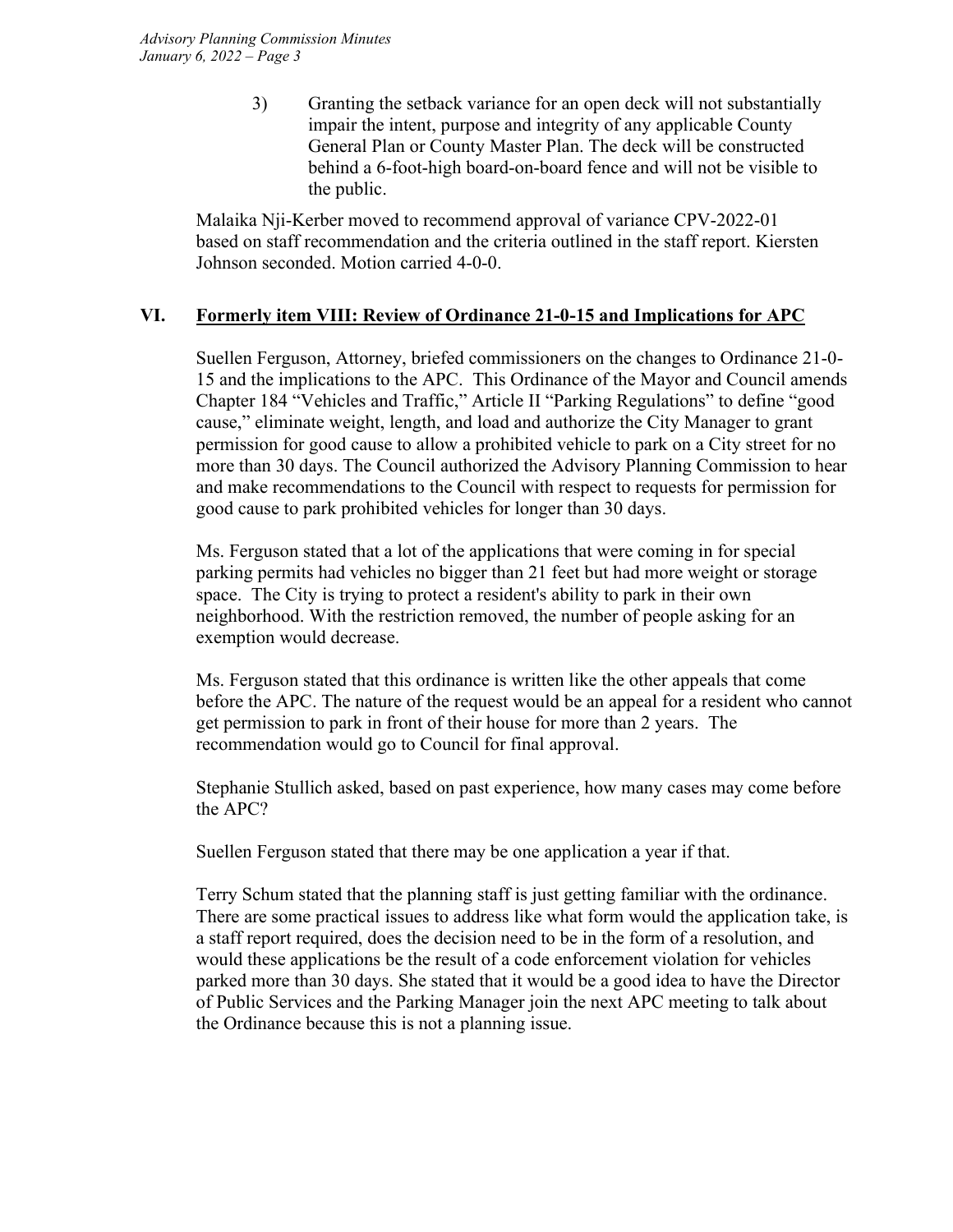#### **VII. Review and Discuss Draft 2021 Annual Report**

Commissioners reviewed and discussed the draft 2021 Annual Report. Stephanie Stullich suggested for future agendas to include the draft report on the November agenda to give the commissioners more time to review the report and comment. Once the commission returns to in-person meetings, the commissioners would like for the residents to still have an option to participate in the development forums as they have in the past. There needs to be some type of structure for online participants to speak.

Terry Schum stated that the city is not prepared to go to a hybrid format for boards and commissions at this time. They are still working with IT on finalizing the technical solutions. Also, the City relies on outside AV support to make hybrid meetings possible. It is under discussion whether that kind of support would be available for APC.

Stephanie and Santosh will draft additional language for the annual report and share it with staff.

#### **VIII. Discussion of In-Person, Virtual and Hybrid Meetings**

Terry Schum stated that the clerk's office is requiring boards and commissioners to move to a webinar format, which is what the City Council uses. Since the APC sets up their own meetings, our situation is different, but we will eventually be transitioning to a webinar format. One negative feature is that when you are an attendee of a meeting that has a webinar format, you cannot be seen. Even when you are unmuted to speak, there is no visual.

The commission would like the City Council to identify and implement technological solutions that facilitate hybrid meetings, in which participants can participate in person or remotely. They would also like for the Council to use a platform that would allow participants to be seen during the meeting if they choose. Other hybrid models should be researched.

#### **IX. Update on Development Activity** Terry Schum reported on the following:

#### **Adelphi Road-UMGC-UMD Purple Line Station Area Sector Plan**

This is a sector plan that includes a Sectional Map Amendment, which means a comprehensive rezoning of the plan area. This plan is based around one purple line stop that is under construction at the intersection of University Blvd., Adelphi Road and Campus Drive. It is located South of Campus Drive, East of Adelphi Road (behind St. Marks Church) and West of Mowatt Lane. It includes the area known as Guilford Woods. The entire area is predominantly zoned for single-family. The plan calls for more transit-oriented, mixed-use development.

On January 4<sup>th</sup>, the City Council heard a briefing from the Park and Planning Commission on the plan. They also reviewed the City's staff report on the plan. There is an upcoming public hearing on January  $18<sup>th</sup>$  and public comments can be submitted until February 2<sup>nd</sup>.